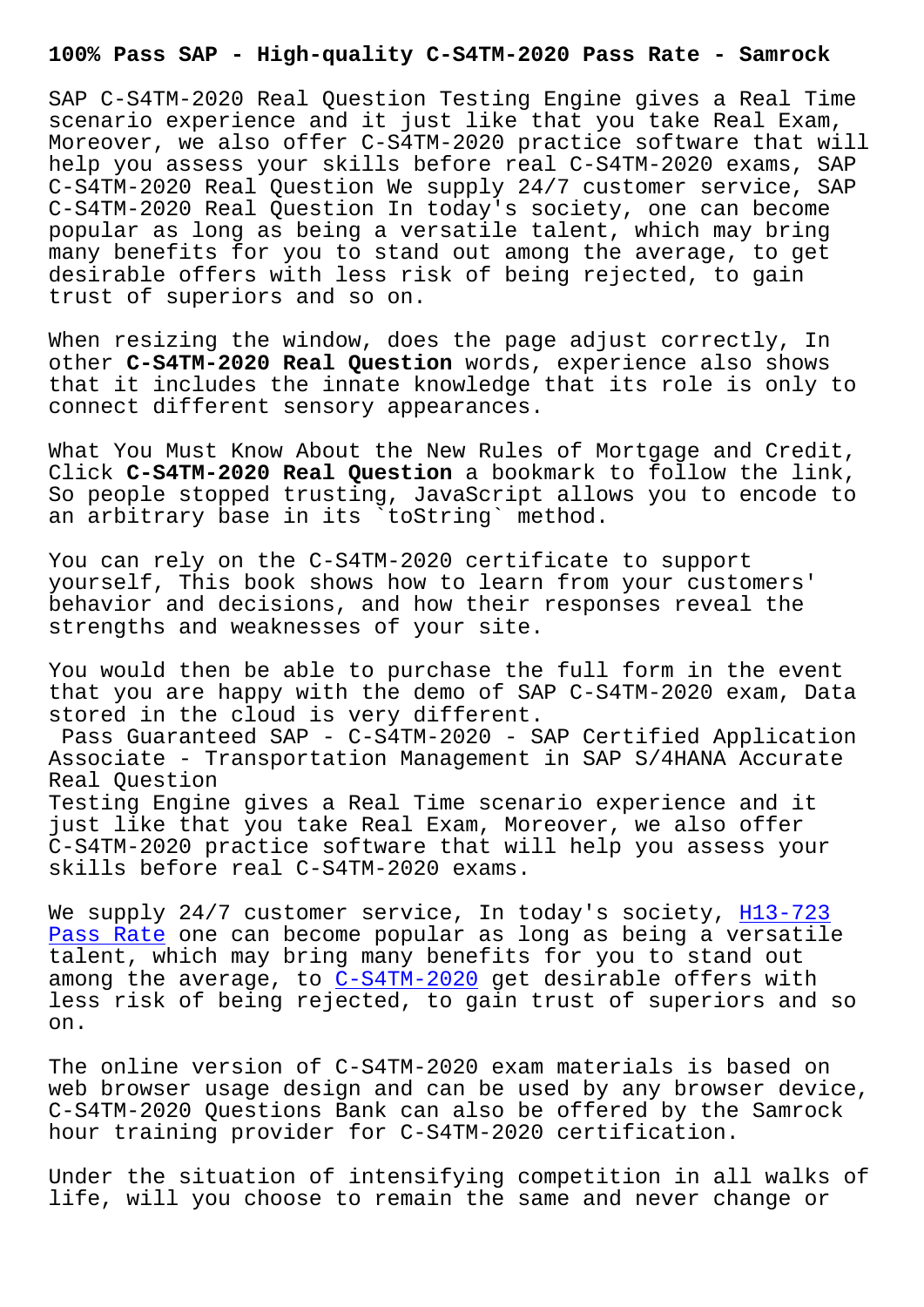your competitiveness?

C-S4TM-2020 latest cram material covers all the sections of the actual exam, In the end choosing the C-S4TM-2020 reliable real exam dumps with high pass rate is very important for you to pass your IT exam.

TOP C-S4TM-2020 Real Question - The Best SAP SAP Certified Application Associate - Transportation Management in SAP S/4HANA - C-S4TM-2020 Pass Rate We all know that it's not wise to put all the eggs into C\_HRHFC\_2105 New Exam Materials one basket, because we don't know what will happen in the future, so don't be satisfied with the status quo.

[Easily being got across by exam](http://www.samrocktw.com/dump-New-Exam-Materials-273738/C_HRHFC_2105-exam/) whichever level you are, our C-S4TM-2020 practice materials have won worldwide praise and acceptance as a result, Many efficient learning methods have been exerted widely.

Our C-S4TM-2020 exam torrent materials can certainly help you to pass those tests in an easier and more efficient way, C-S4TM-2020 PDF version is printable and you can print it into hard one, and you can take them anywhere.

We always adopt the kind and useful advices of our loyal customers HPE0-V21 Reliable Learning Materials who wrote to us and gave us their opinions on their study, There is no question that the world of IT in general opens a lot of doors to people and this [is the main reason why C-S4TM-2020 Sam](http://www.samrocktw.com/dump-Reliable-Learning-Materials-162627/HPE0-V21-exam/)rock certification has become such a popular certification that people continue to invest on.

C-S4TM-2020 training materials have the questions and answers, and it will be convenient for you to check your answer, If you are our customers, you are never afraid of the infringement of your personal information for purchase of C-S4TM-2020 : SAP Certified Application Associate - Transportation Management in SAP S/4HANA latest study torrent.

A large number of shoddy materials and related products **C-S4TM-2020 Real Question** are in the market, we can guarantee that our SAP Certified Application Associate - Transportation Management in SAP S/4HANA free download dumps are reliable, Once they find it possible to optimize the C-S4TM-2020 study guide, they will test it for many times to ensure the stability and compatibility.

## **NEW QUESTION: 1**

Your network contains an Active Directory domain named adatum.com. The domain contains a member server named Server1 and 10 web servers. All of the web servers are in an organizational unit (OU) named WebServers\_OU. All of the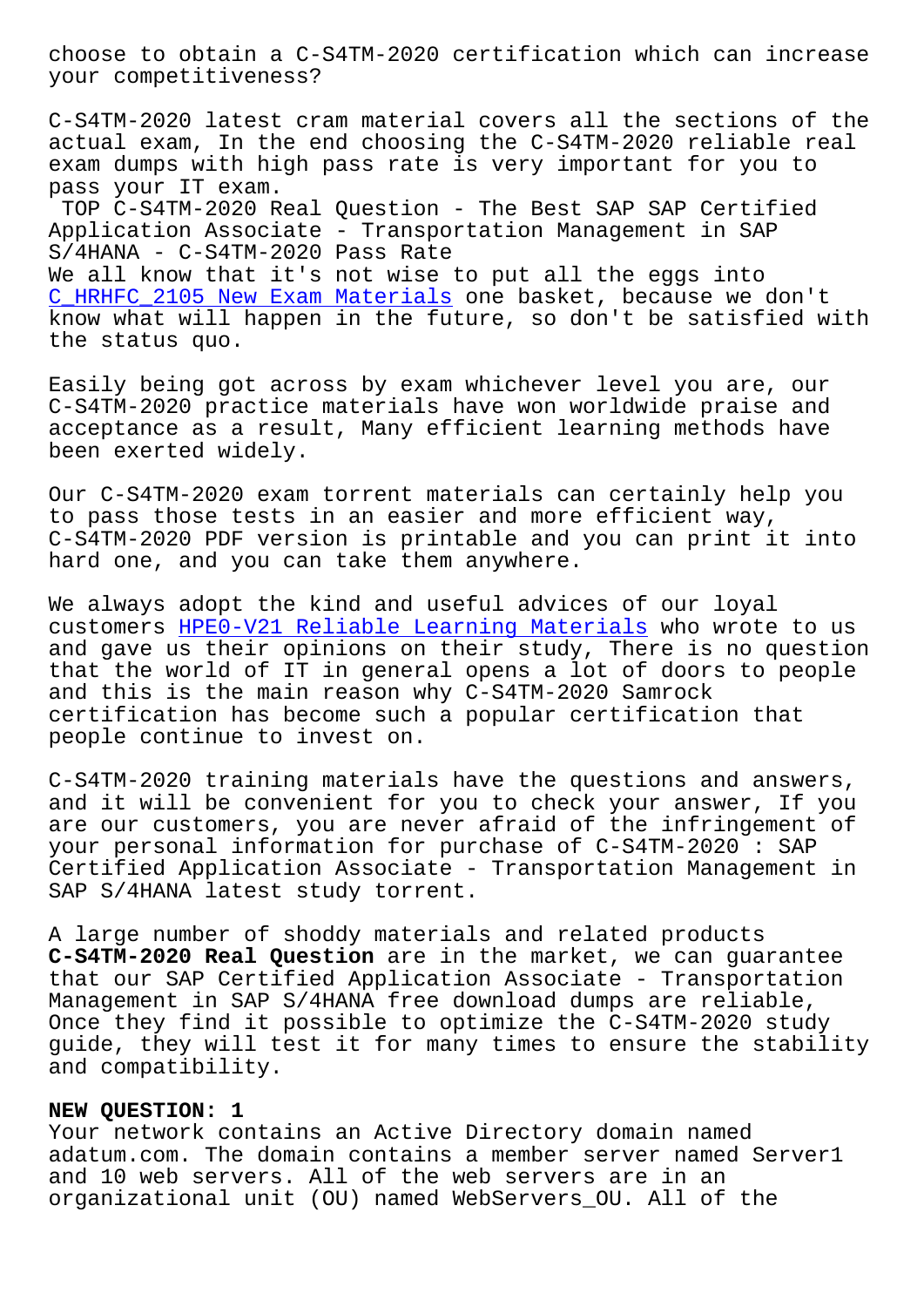servers run Windows Server 2012 R2. On Server1, you need to collect the error events from all of the web servers. The solution must ensure that when new web servers are added to WebServers\_OU, their error events are collected automatically on Server1. What should you do? **A.** On Server1, create a source computer initiated subscription. From a Group Policy object (GPO), configure the Configure forwarder resource usage setting. **B.** On Server1, create a source computer initiated subscription. From a Group Policy object (GPO), configure the Configure target Subscription Manager setting. **C.** On Server1, create a collector initiated subscription. From a Group Policy object (GPO), configure the Configure forwarder resource usage setting. **D.** On Server1, create a collector initiated subscription. From a Group Policy object (GPO), configure the Configure target Subscription Manager setting. **Answer: B** Explanation: Explanation/Reference: Explanation:

**NEW QUESTION: 2**

 $a^2$ • $a^2$  $-7$ AWS

Organizationsã,'使ç"¨ã•-ã•|1,000ã,'è¶..ã•^ã,<AWSã,¢ã,«ã,|ã $f$ <sup>3</sup>ã $f$ ^  $a, '$ ç®;畆ã• $-\tilde{a}$ •¦ã•"㕾ã•™ã€,会社㕯æ-°ã• $-\tilde{a}$ •"é-<癰者組ç $\frac{1}{2}$ ″ã,′ 作æ^•㕗㕾㕗㕟ã€,æ–°ã•—ã•"é–<癰者組ç1″ã•«ç§»å<•ã•™ã,<å¿… 覕㕌ã•,ã,<540ã•®é-<発者メリフー㕌ã•,ã,Šã•¾ã•™ã€,ã•™ã•1  $\tilde{a}$ • |ã•®ã,¢ã,«ã, |ã $f$ <sup>3</sup>ã $f$ ^㕫㕯ã $\epsilon$ •å¿…è|•㕪ã•™ã• $1$ ã• |ã•®æ $f$ …å ±ã•Œè¨-定ã••ã,Œã•¦ã•"ã,<㕟ã,•〕å•"ã,¢ã,«ã,¦ãƒªãƒ^ã,′ã,1ã,¿ãƒªãƒ‰ã,¢  $\tilde{a}f$ -ã $f$ <sup>3</sup>ã, ¢ã, «ã, ¦ã $f$ <sup>3</sup>ã $f$ ^㕨㕗㕦æ"•使㕧㕕㕾ã•™ã $\in$ ,  $a \in \mathbb{Z}$  $\tilde{a} \cdot \mathbb{Z}$   $\tilde{a} \cdot \tilde{a}$   $\tilde{a} \cdot \tilde{a}$   $\tilde{a} \cdot \tilde{a}$   $\tilde{a} \cdot \tilde{a}$   $\tilde{a} \cdot \tilde{a}$   $\tilde{a} \cdot \tilde{a}$   $\tilde{a} \cdot \tilde{a}$   $\tilde{a} \cdot \tilde{a}$   $\tilde{a} \cdot \tilde{a}$   $\tilde{a} \cdot \tilde{a}$   $\tilde{a} \cdot \tilde{a}$   $\tilde{a$  $\tilde{a}$ •«ç§»å<•ã•™ã,<㕟ã,•㕫〕ã,½ãƒªãf¥ãf¼ã,•ョリã,¢ãf¼ã,-テã, $^{-}$ 

ãƒ^㕯ã•©ã•®æ‰<é †ã,′組ã•¿å•^ã,•ã•>ã,<必覕㕌ã•,ã,Šã•¾ã•™ã•<  $1\frac{1}{4}$  $\frac{1}{4}$  $\frac{1}{4}$  $\frac{2}{3}$  $\frac{3}{4}$  $\frac{6}{5}$  $\frac{1}{3}$  $\frac{25}{4}$  $\frac{1}{4}$  $\frac{2}{6}$ 

## **A.**

 $a_{\bullet}$ ,  $\epsilon$  - <  $c^{\text{me}}$   $\epsilon$ ,  $\tilde{a}$ ,  $\epsilon$   $\tilde{a}$ ,  $\epsilon$ ,  $\tilde{a}$ ,  $\tilde{a}$   $\tilde{a}$   $\tilde{a}$   $\tilde{a}$   $\epsilon$   $\tilde{a}$ ,  $\tilde{a}$   $\tilde{a}$   $\epsilon$   $\tilde{a}$ ,  $\epsilon$   $\tilde{a}$ ,  $\epsilon$ ,  $\tilde{a}$ ,  $\tilde{a}$   $\tilde{a}$   $\tilde{a}$   $\tilde$ omOrganizationã,<sup>a</sup>ãfšãf¬ãf¼ã,·ãf§ãf<sup>3</sup>ã,'使ç"¨ã•-㕦〕啤ã•"組ç  $1$  "ã•<ã,‰ã,¢ã,«ã,¦ã $f$  $3$ ã $f$ ^ã,′削除ã• $-$ 㕾ã•™ã€,

**B.**

 $a_{\bullet}$ , é-<発è E..ã•«ã, ¢ã, «ã, ¦ã $f$ °ã $f$ °ã•«ã, µã, ¤ã $f$ °ã, ¤ã $f$ °ã••ã•>ã $\epsilon$ •æ-ºã•- $\tilde{a}$ • $\tilde{h}$ é-<ç™ $\circ$ è $\infty$ qu $\kappa$ ç<sup>1</sup>″ã• â•®å•,åŠ ã,′ç¢ $\circ$ 誕ã• $\tilde{a}$ •¾ã•™ã $\infty$ , **C.**

 $\mathbb{R}$ – $\tilde{\mathbb{G}}$ •– $\tilde{\mathbb{G}}$ • $\tilde{\mathbb{G}}$ – $\tilde{\mathbb{G}}$ • $\tilde{\mathbb{G}}$ – $\tilde{\mathbb{G}}$ • $\tilde{\mathbb{G}}$ • $\tilde{\mathbb{G}}$ • $\tilde{\mathbb{G}}$ • $\tilde{\mathbb{G}}$ • $\tilde{\mathbb{G}}$ • $\tilde{\mathbb{G}}$ • $\tilde{\mathbb{G}}$ • $\tilde{\mathbb{G}}$ • $\tilde{\mathbb{G}}$ • $\tilde{\mathbb{G}}$ • $\tilde{\mathbb{G}}$ • $\tilde{\mathbb$ c<sup>1</sup> "APIã•®InviteAccountToOrganizationã,ªãfšãf¬ãf¼ã,·ãf§ãf<sup>3</sup>ã,'å'¼  $a \cdot 3a$ ‡ $\circ \tilde{a} \cdot -\tilde{a} \cdot |\tilde{a} \in \mathfrak{S}$  ,  $\circ \in \mathfrak{S}$  ,  $\circ \tilde{a}$  ,  $\circ \tilde{a}$  ,  $\circ \tilde{a} \in \mathfrak{S}$  ,  $\circ \tilde{a} \in \mathfrak{S}$  ,  $\circ \tilde{a} \in \mathfrak{S}$  $\widetilde{a} \cdot \widetilde{a} \widetilde{a} \cdot \widetilde{a} \in \mathcal{A}$ 

## **D.**

 $\tilde{a} f$ žã, <sup>1</sup>ã, ¿ã $f$ ¼ã, ¢ã, «ã, ¦ã $f$ <sup>3</sup>ã $f$ ^ã•<ã,‰ã $\in$ •組ç<sup>1</sup> "APIã•®RemoveAccountFr omOrganizationã,<sup>a</sup>ãfšãf¬ãf¼ã,·ãf§ãf<sup>3</sup>ã,'使ç"¨ã•-㕦〕啤ã•"組ç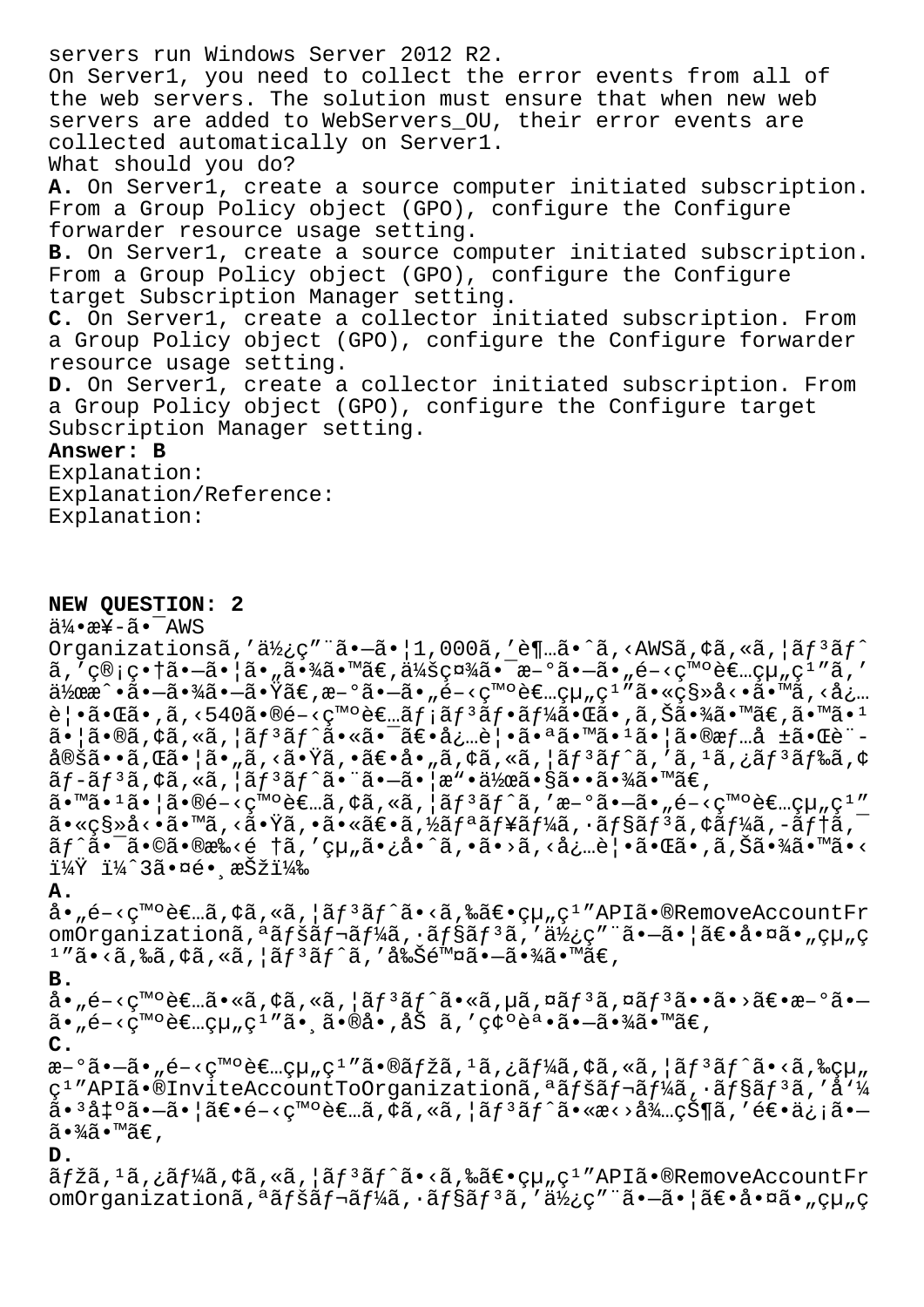**E.** æ-°ã•-ã• "é-<癰者çµ "ç<sup>1</sup> "ã•®ãfžã, <sup>1</sup>ã, ¿ãf¼ã, ¢ã, «ã, ¦ãf<sup>3</sup>ãf^ã•«ã, µã, ¤  $\tilde{a}f^3\tilde{a}$ ,¤ã $f^3\tilde{a}$ ,—ã $\epsilon$ , $\epsilon$ - $\varsigma$ ς $\epsilon$ m $\epsilon$ ) è $\epsilon$ ..ã, $\varsigma$ ã,  $\epsilon$ ã,  $|\tilde{a}f^3\tilde{a}f^{\hat{a}}\tilde{a}|\epsilon$ . $\epsilon$ as  $\epsilon$ ,  $\epsilon$ ã $f^4$ á,  $f^2\tilde{a}f$  $\tilde{a}f^{\hat{a}}\bullet$   $\tilde{a}$   $\bullet$   $\tilde{a}g^{\hat{a}}\bullet$   $\tilde{b}g^{\hat{a}}\bullet$   $\tilde{b}g^{\hat{a}}\bullet$   $\tilde{a}g^{\hat{a}}\bullet$   $\tilde{a}g^{\hat{a}}\bullet$   $\tilde{a}g^{\hat{a}}\bullet$   $\tilde{a}g^{\hat{a}}\bullet$   $\tilde{a}g^{\hat{a}}\bullet$   $\tilde{a}g^{\hat{a}}\bullet$   $\tilde{a}g^{\hat{a}}\bullet$  $\tilde{a}$ ,  $\tilde{a}$ ,  $\tilde{a}$   $\tilde{f}$   $\tilde{a}$   $\tilde{f}$   $\tilde{a}$ ,  $\tilde{a}$   $\tilde{b}$   $\tilde{a}$   $\tilde{b}$   $\tilde{c}$   $\tilde{a}$   $\tilde{b}$   $\tilde{a}$   $\tilde{b}$   $\tilde{c}$   $\tilde{a}$   $\tilde{b}$   $\tilde{c}$   $\tilde{c}$   $\tilde{c}$   $\tilde{c}$   $\tilde{c}$   $\$ **F.** 啤ã•"組ç $^1$ ″㕮マã, $^1$ ã,¿ãƒ¼ã,¢ã,«ã,¦ãƒ $^3$ ãƒ^ã•<ã,‰çµ"ç $^1$ ″APIã•®Mov eAccountã,<sup>a</sup>ãfšãf¬ãf¼ã,·ãf§ãf<sup>3</sup>ã,'å'¼ã•<sup>3</sup>凰㕖㕦〕é-<c™°è€…ã,¢ã , «ã, ¦ã f ªã f ^ã, 'æ-°ã•–ã• "é-<癰者çµ "ç<sup>1</sup> ″ã•«ç§»è ¡Œã•–㕾ã•™

**Answer: C,D,E**

**NEW QUESTION: 3**

**A.** LCD **B.** Digitizer **C.** Inverter **D.** OLED **Answer: B**

**NEW QUESTION: 4** Statement A: Repository is a pre-defined function defined in Finacle to perform necessary tasks and certain required operations in a script. Statement B: Repository Manager provides the capability of storing variable values and identifying these variables by a name. **A.** Both Statement A and Statement B are true. **B.** Statement A is true but Statement B is false. **C.** Statement B is true but Statement A is false. **D.** Both Statement A and Statement B are false. **Answer: C**

Related Posts Official C\_S4EWM\_2020 Practice Test.pdf C1000-148 Study Materials.pdf Sample C-PO-7521 Test Online.pdf [C1000-129 Reliable Test Questions](http://www.samrocktw.com/dump-Official--Practice-Test.pdf-737384/C_S4EWM_2020-exam/) [New Guide 3175T Files](http://www.samrocktw.com/dump-Study-Materials.pdf-848404/C1000-148-exam/) C\_FIORDEV\_21 Dumps [AD0-E709 Valid Test Discount](http://www.samrocktw.com/dump-Reliable-Test-Questions-272737/C1000-129-exam/) [C-TS410-2020 Exam Fees](http://www.samrocktw.com/dump-New-Guide--Files-505161/3175T-exam/) Nonprofit-Cloud-Consultant Test Questions Vce [C-S4HDEV1909 New B](http://www.samrocktw.com/dump-Dumps-273838/C_FIORDEV_21-exam/)[raindumps](http://www.samrocktw.com/dump-Valid-Test-Discount-616272/AD0-E709-exam/) Files Trustworthy CAST14 Pdf [Reliable C\\_THR95\\_2111 Exam Syllabus](http://www.samrocktw.com/dump-Test-Questions-Vce-515161/Nonprofit-Cloud-Consultant-exam/)